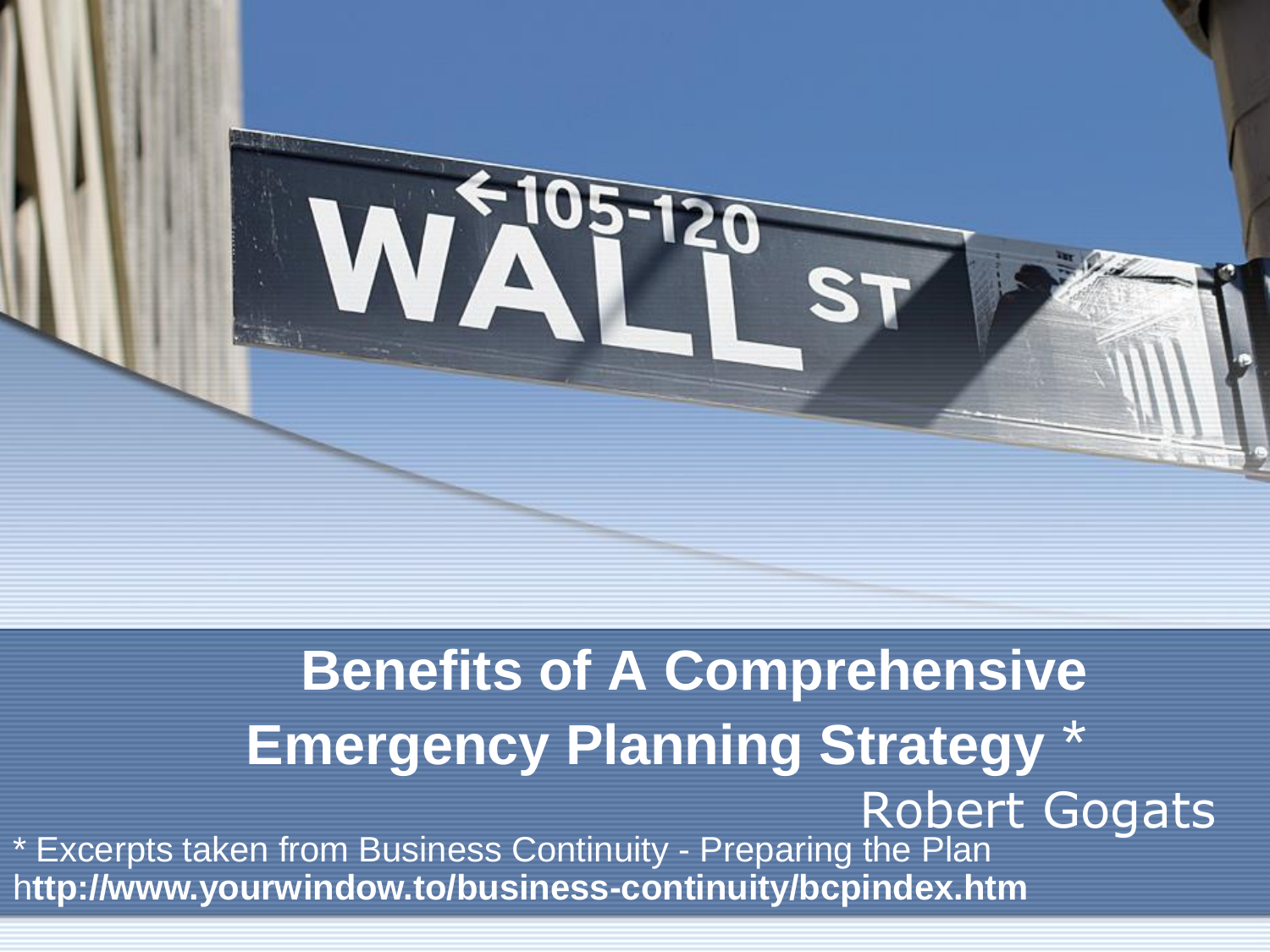# **Benefits of Comprehensive Emergency Planning**

- Reduce absenteeism
- Support employees, customers, community, the local economy
- **Establish a formal process to be** followed when a disaster occurs
- Develop effective back up and recovery strategies to minimize negative impact
- Lower costs or losses arising from serious incidents
- Avoidance of business failure from disruptive incidents

**Significantly reduce the risk of company failure…**

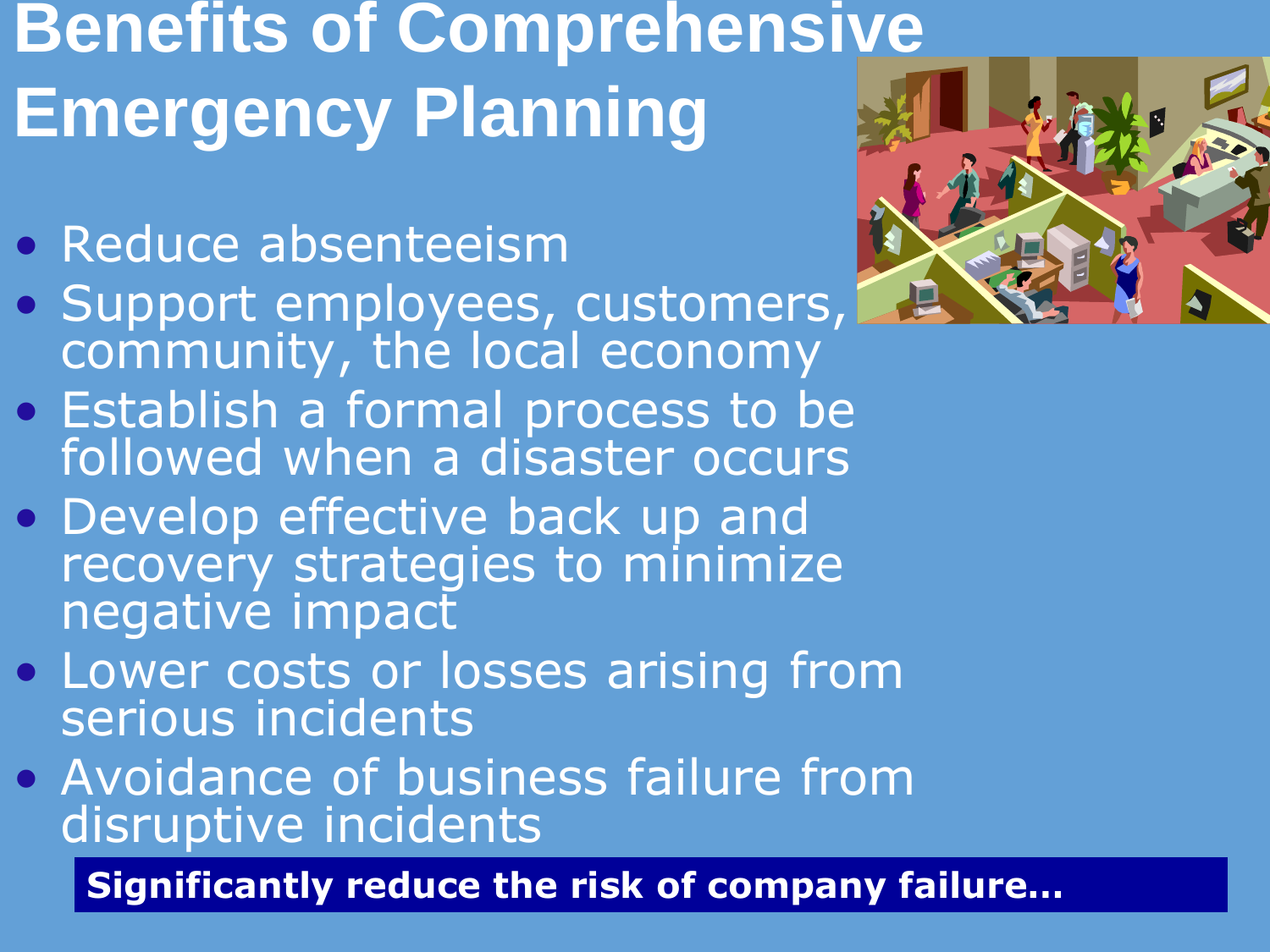#### **Employee and Customer Loyalty**

- Provide a safer more secure work site
- Communicate and Coordinate with the County First responder system directly
- Employees will have confidence in the Company and its ability to react and adapt
- Clients will see Company as a survivor and have confidence in them
- Comprehensive emergency planning including exercising, practice, and training staff and clients, provides a solid foundation for the future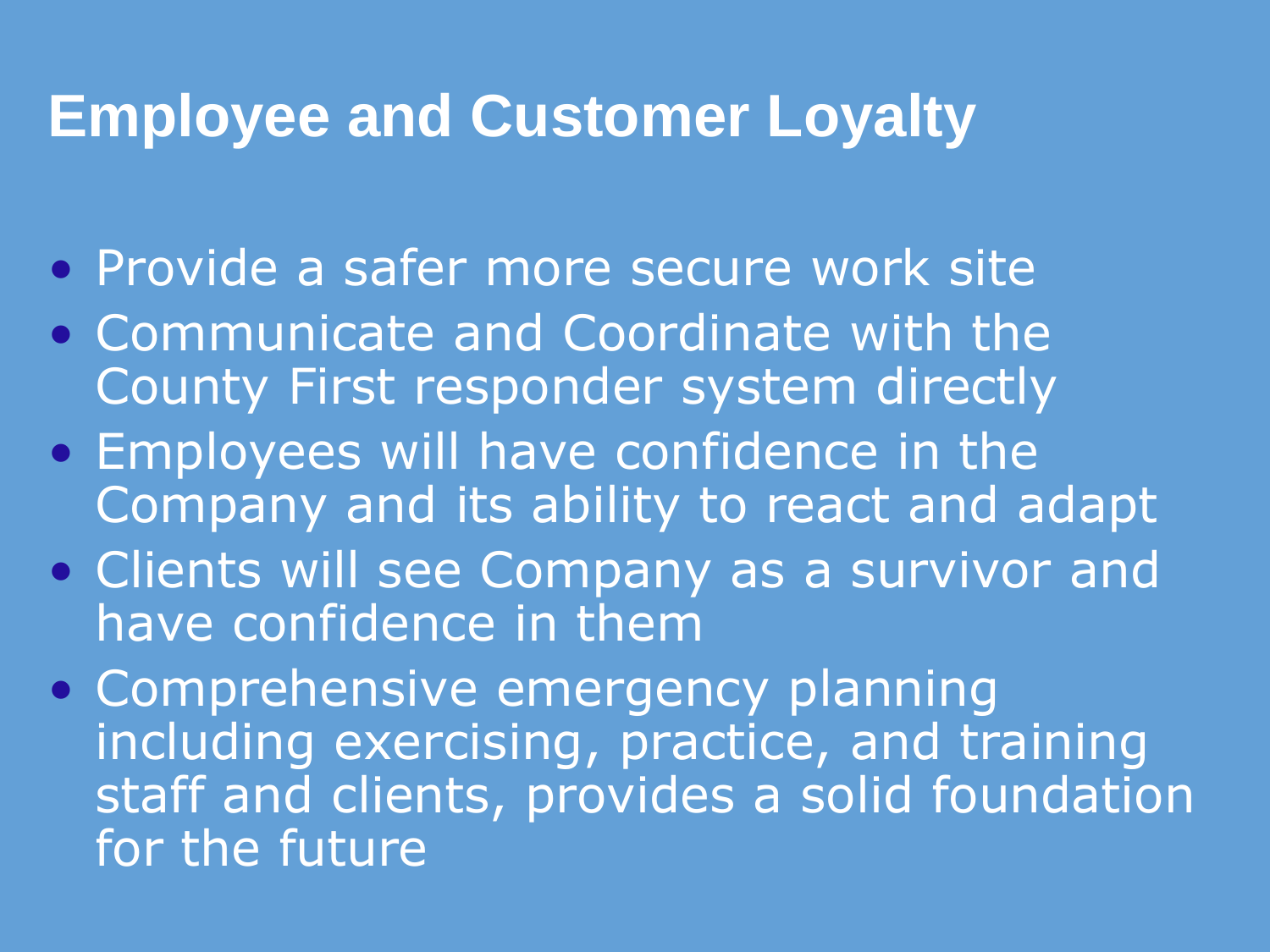#### **Business Continuity Planning Process**

• Increased recognition across the Company of the impact that a serious incident could have on the business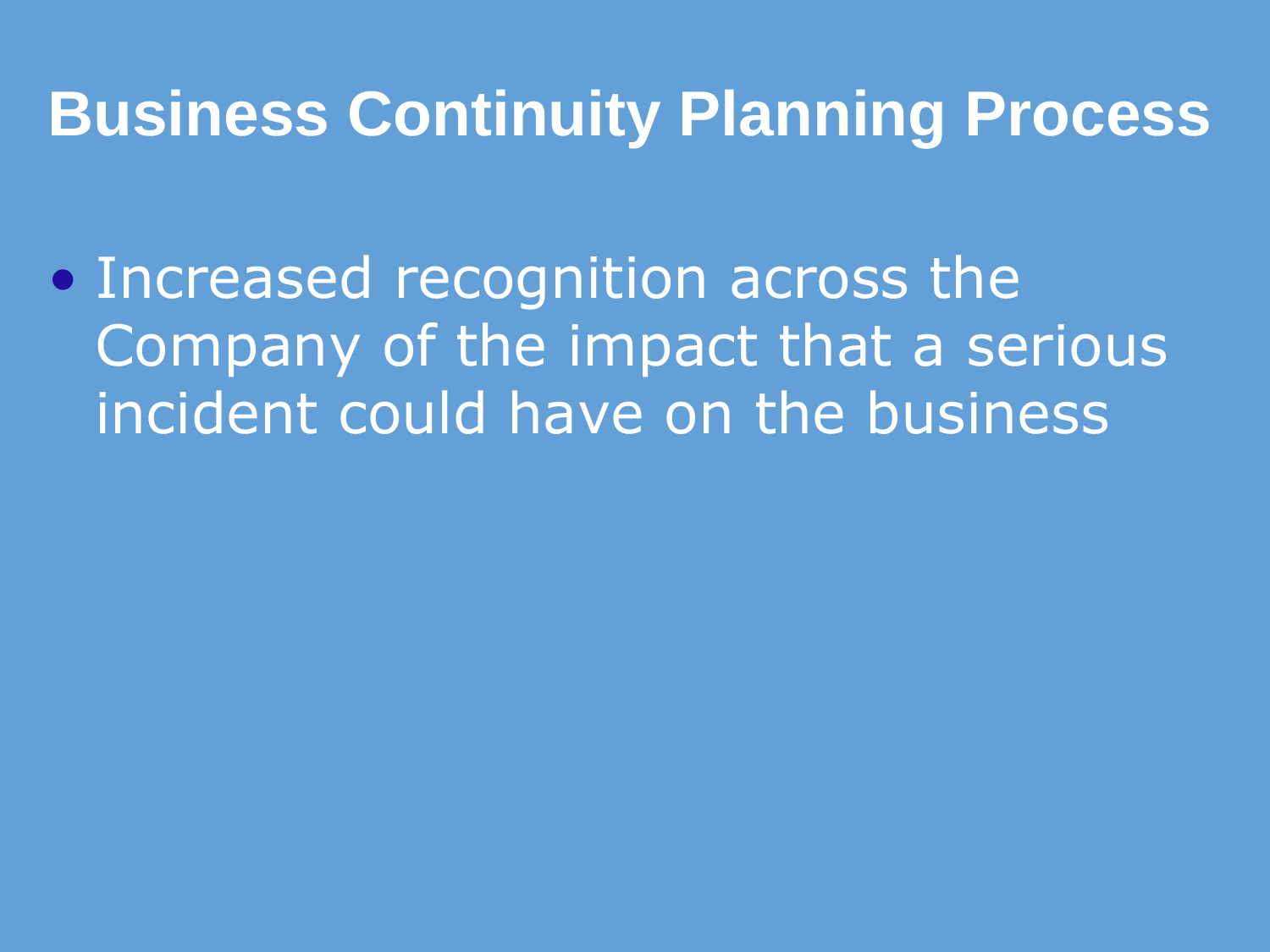### **Historical Perspective**

- SARS
- Hurricane Katrina
- Anthrax and Related White Powder **Incidents**

By learning from past incidents and planning appropriately businesses can increase their likelihood for success.

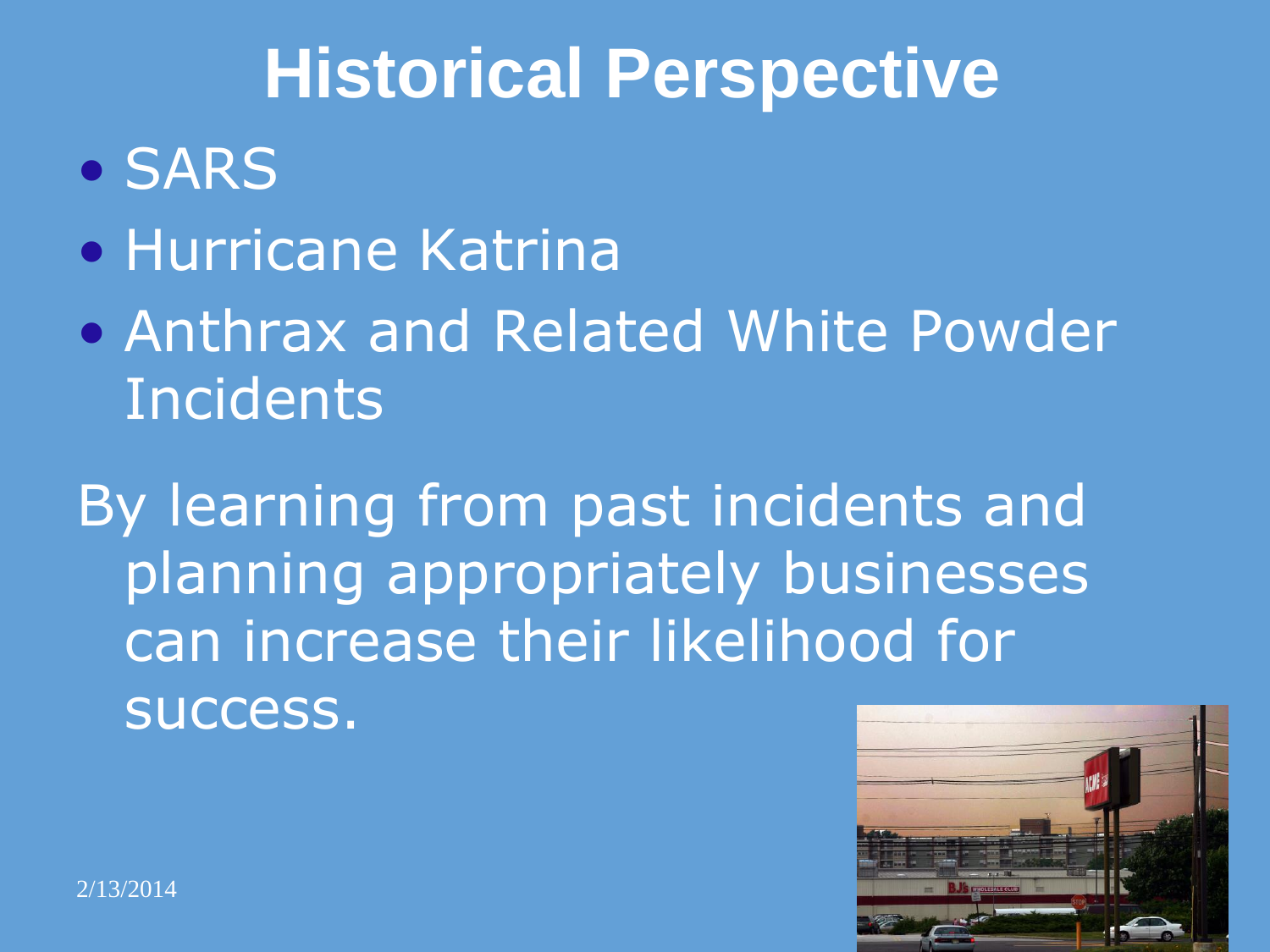#### **Goals & Objectives**



- Strategy and Goals for Operating During an Event
	- State specific measurable objectives
	- List anticipated work force
	- Develop backup workforce duties
	- State market share objectives
	- State revenue/profitability objectives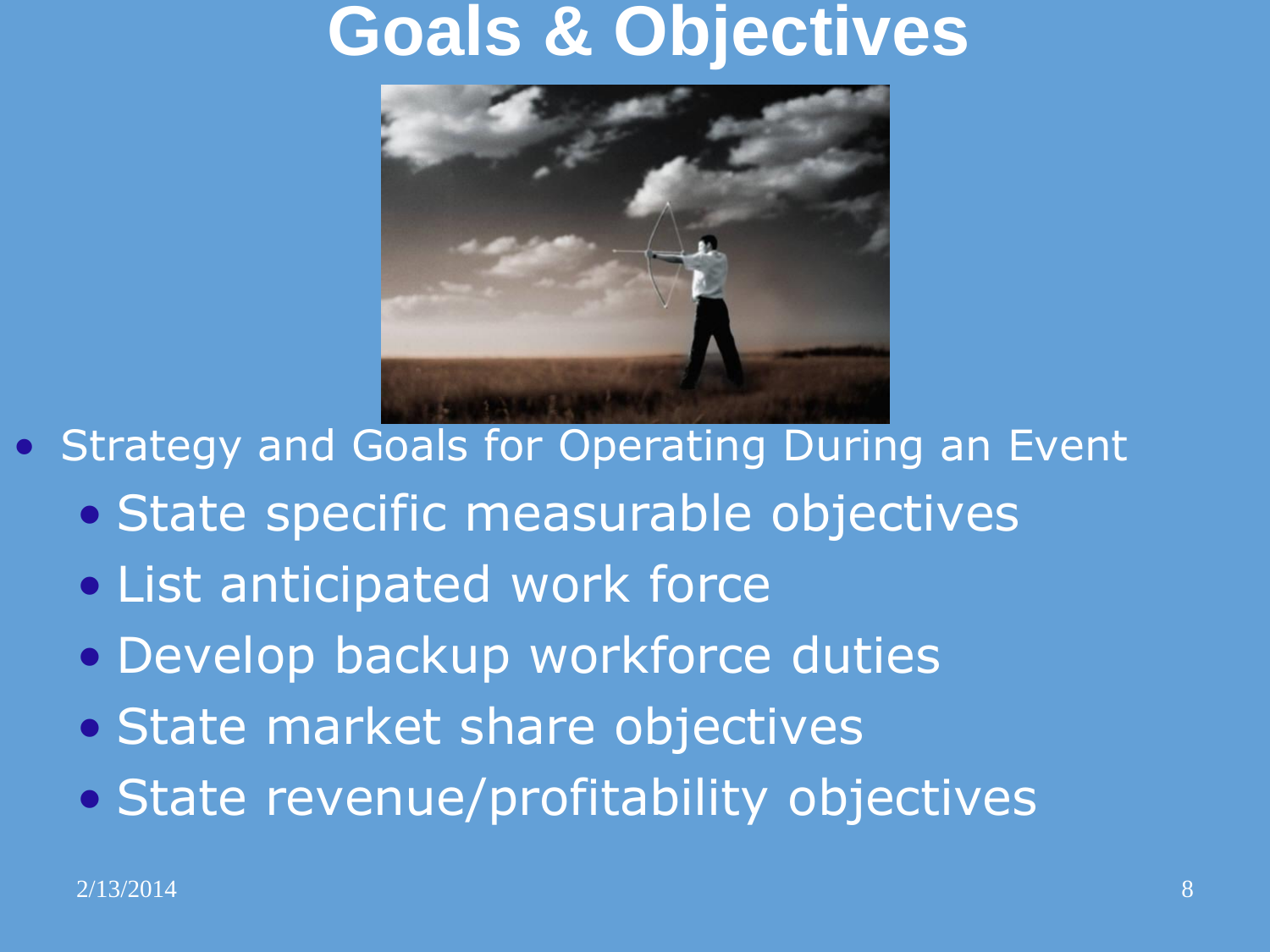# **Resource Requirements**

- **Technology requirements**
- Personnel requirements
- Resource requirements
	- Financial, distribution, promotion, etc.
- External requirements
	- Products/services/technology required to be purchased outside company and how you will provide them during the event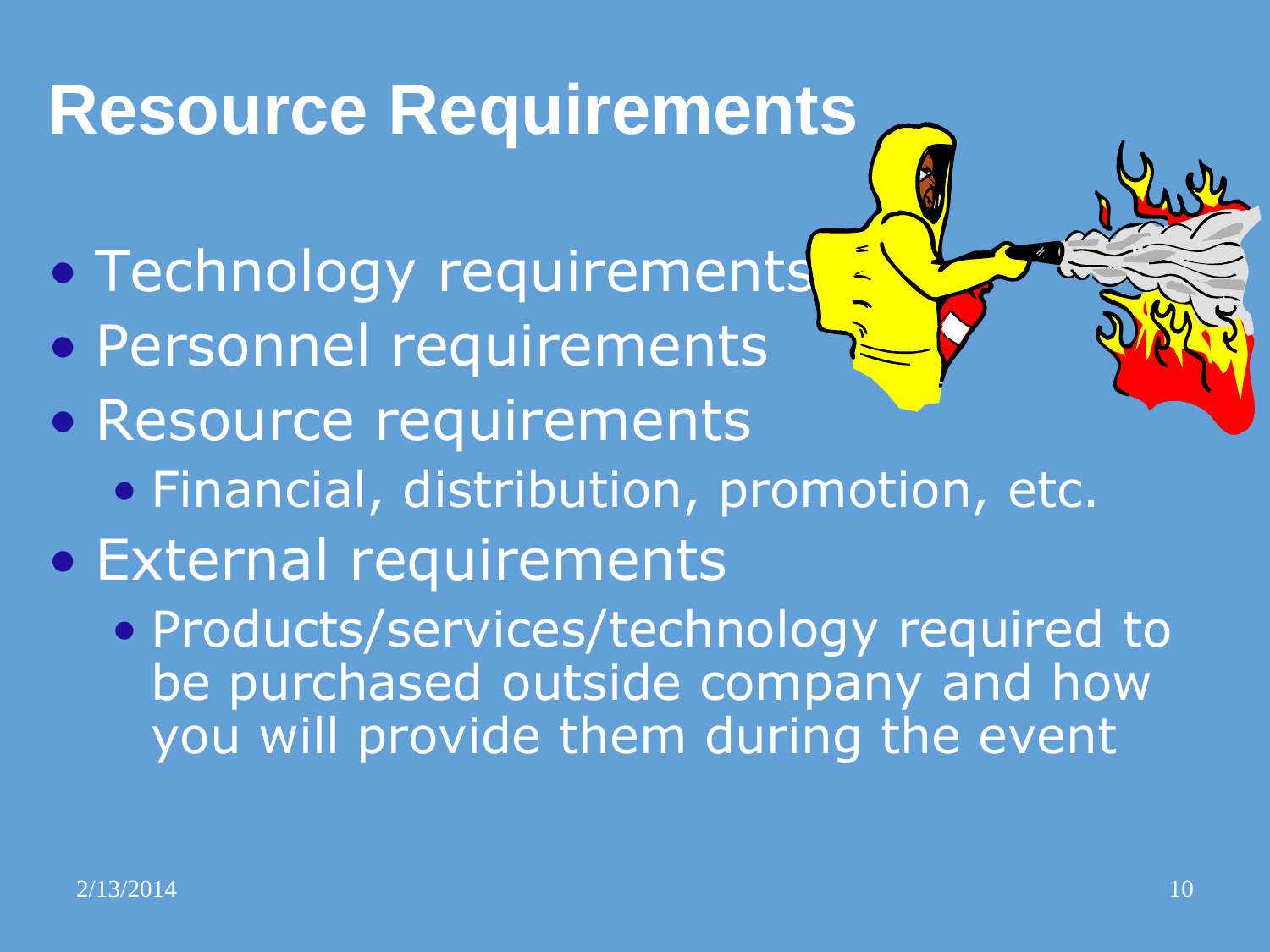### **Risks & Rewards**



#### • Risks

- Summarize risks of doing nothing
- Summarize risks of event planning
- Addressing risk
	- Summarize how risks will be addressed
- Rewards
	- Estimate expected pay-off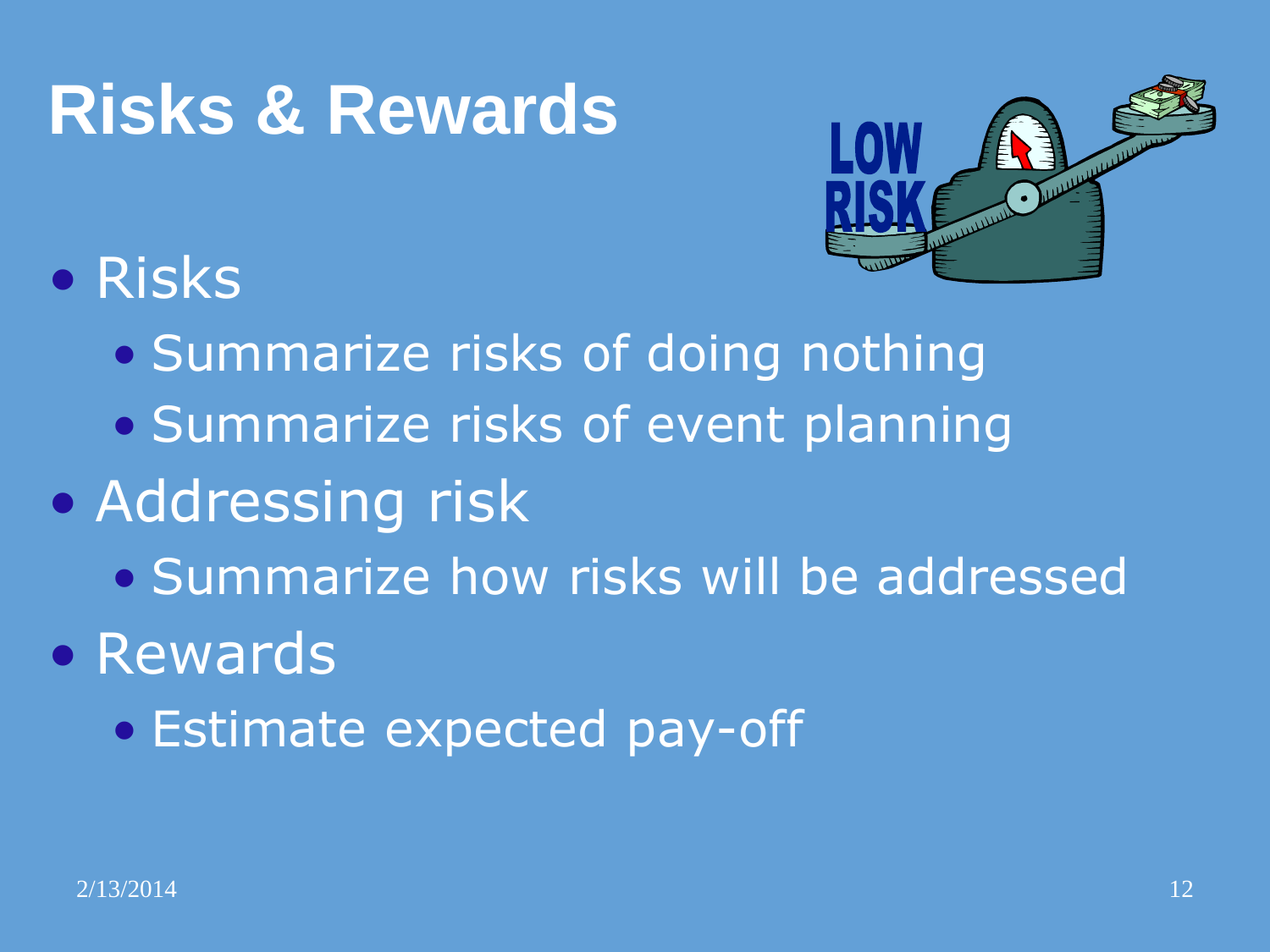### The Team

- List CEO, key management and line staff by name
- Include previous accomplishments to show these are people with a record of success
- Summarize number of years of experience in this field



"I always keep my mouth shut during  $2/13/2014$  and the contribute anything. That's how I won Most Valuable Employee."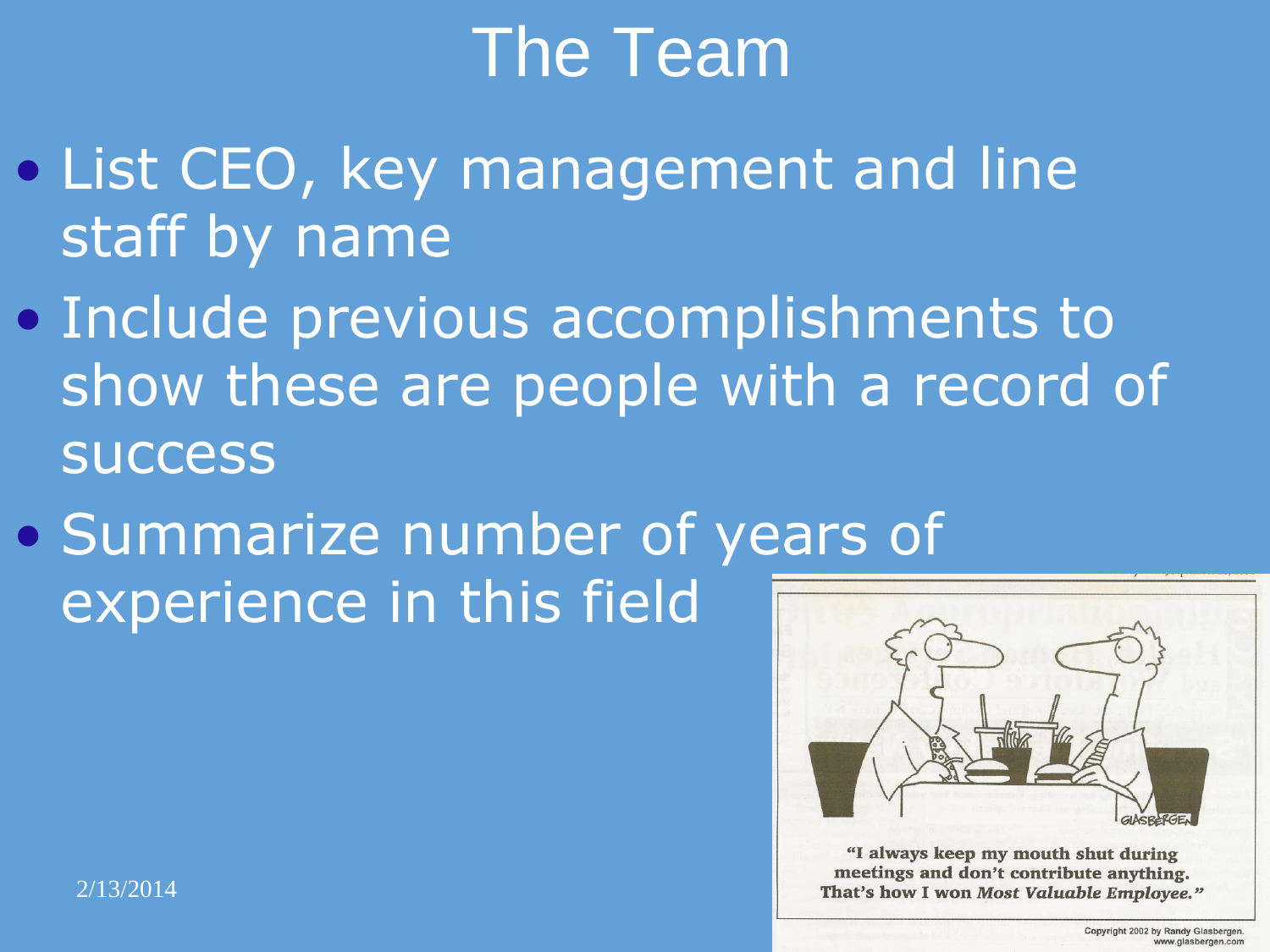### **Opportunities**

#### • Problems and Opportunities:

• State consumer problems and define the nature of product/service opportunities created by those problems.